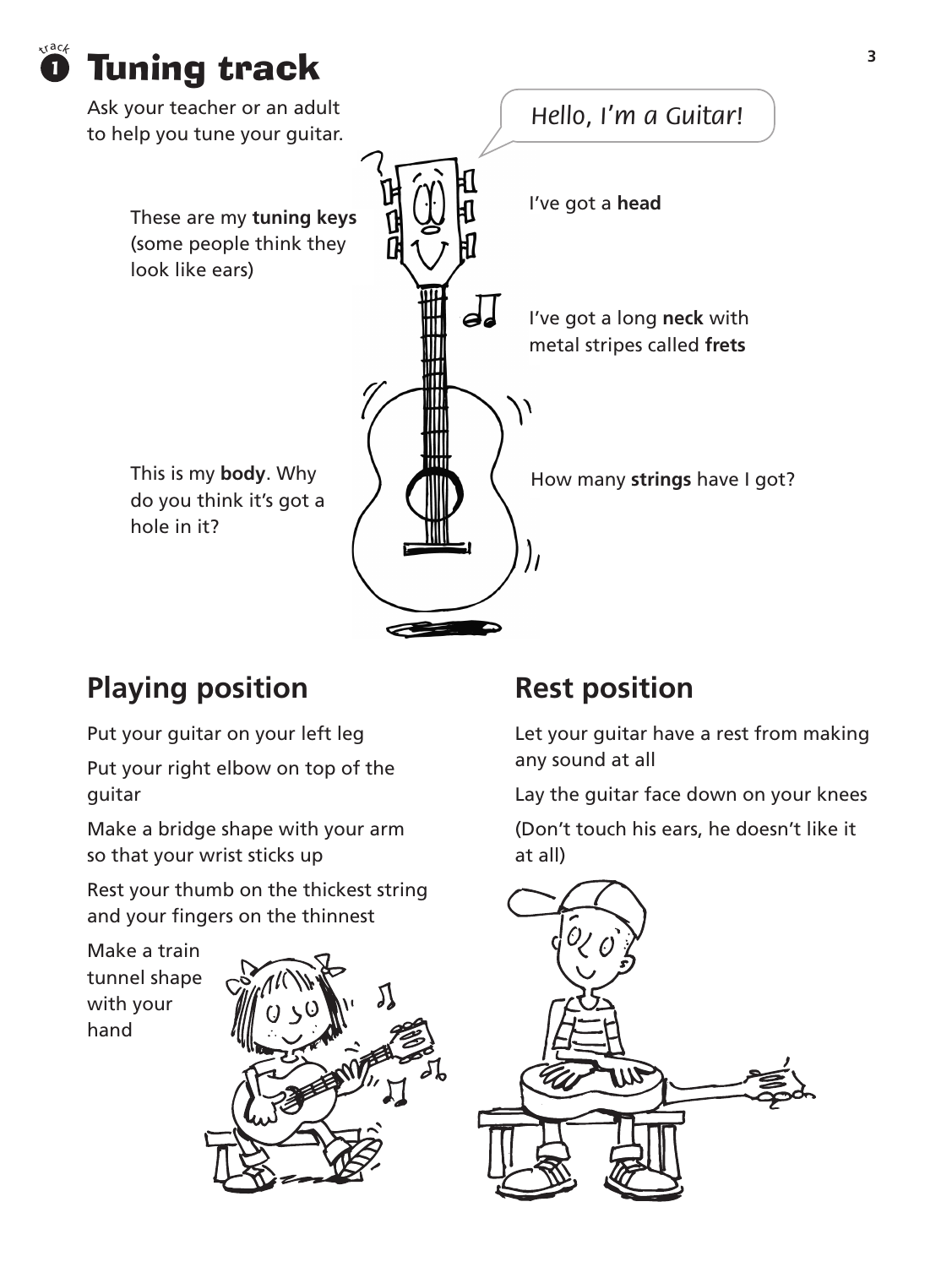#### fact file Syncopation

*Syncopated notes can jump out and surprise you. They make you want to dance. Practise clapping the rhythm to 'Calypso' as you say the words. The third note jumps in quicker than you expect.*



## **<sup>39</sup> Calypso**

Play the melody while your teacher plays the harmony, then swap. (Listen out for the introduction which comes again between repeat 2 and 3.)



 $40<sup>4</sup>$ 

# **Push and Shove**

This is a jazz tune. Can you make up your own jazzy variations? You can use any of the notes G A B C D or E. Try making up your own words to finish the song.